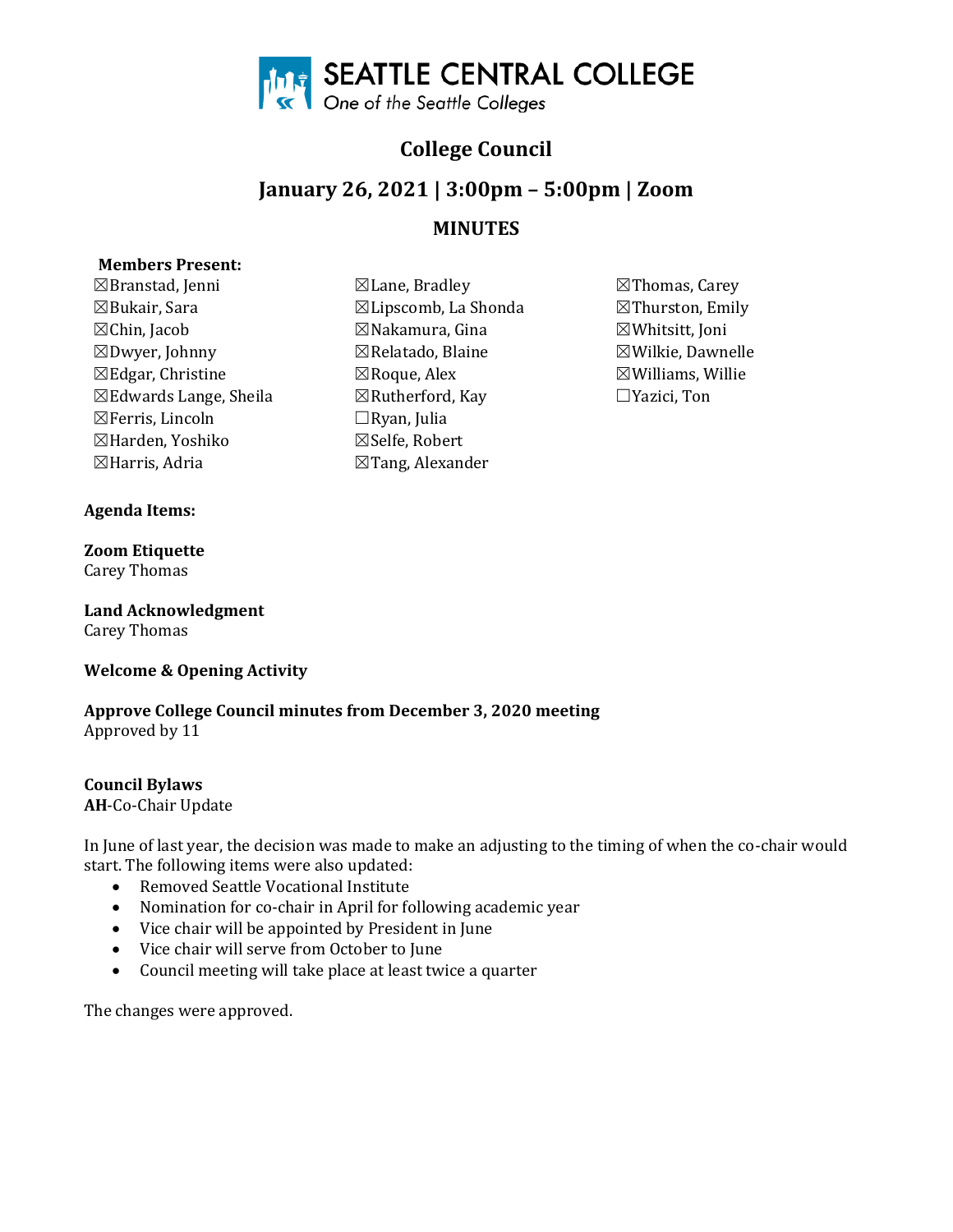#### **District College Council**

**AH-**It has been proposed to have a district wide college council to have a connection to Chancellor's office for information sharing, a greater voice and transparency. This council will be comprised of students, faculty and staff.

**Structure-**South proposed that current council members from the all the colleges join the district or others from the campus community. Having the current council chairs as members with a total of 15 members. The main concern of using current council members is bandwidth, however, a district council that doesn't include current member may cause a disconnection between campus council and the district council.

Next step is to meet with North and South chairs and share feedback from college council meetings.

#### **Budget 101- Understanding the Budget**

**BL-**The college is a public state agency with a budget that has different pots of money. Those pots of money cannot mix. In the operating budget is the core of the spending-instruction, students services and admin services as well as the management of the college. Money must be used as it was designated. If you receive money for student scholarships you cannot use it for salaries. This academic year the operating budget is 57.2 million. Approximately a third of that is from state funding.

A major trend in the budget is the decline in international student enrollment. Starting in 2017-2018 we were seeing about a 15% reduction each year that caused financial pressure on the college. This year International enrollment fell almost 50% based on geopolitics in the US and the pandemic.

With the decrease in international student population the college had to start spending more cash to balance the budget at the end of every year. There were more expenses than revenue. For more than a decade the college balanced its budget using local funds which included a lot of International Student dollars. The local funds were like a savings account at the College and 3 million dollars were spent in 2017- 2018 and 2018-2019 to balance the operating budget. By the end of 2017-2018 cash wasn't' being saved and more was being spent.

Because steeper cuts weren't made in previous years and the decline in international enrollment the President announced a 6-million-dollar budget gap in the 2020-2021 budget. There was only 7 million in the savings account. This was before COVID hit and the changes in enrollment that happened because of the pandemic. This year's budget is very fluid and from Fall up to the December, the President and the Vice presidents identified about 3 million in cuts and stopped.

In March, with major changes to college operations because of COVID and the economic downturn the Governor instructed agencies to hold back 15% of the money received to give back to the state. Now the district will continue to hold about 3% of it back and the college will be able to move about 7% of that money back into our budgets.

The college also received several instances of federal funding related to COVID. Last year the college received 1.6 million in CARES dollars that was roughly half money was used for the institution and half money for student aid. The 1.775 million in GEERS dollars from Washington state used for institutional support, loss tuition and emergency funds for students of color. The 5 million in CCRSA funding from the federal for institutional support and additional 1.6 million for student aid. The college is calculating exactly how much of this federal funding can use to balance this year's budget to avoid so other cuts or use the cash reserve.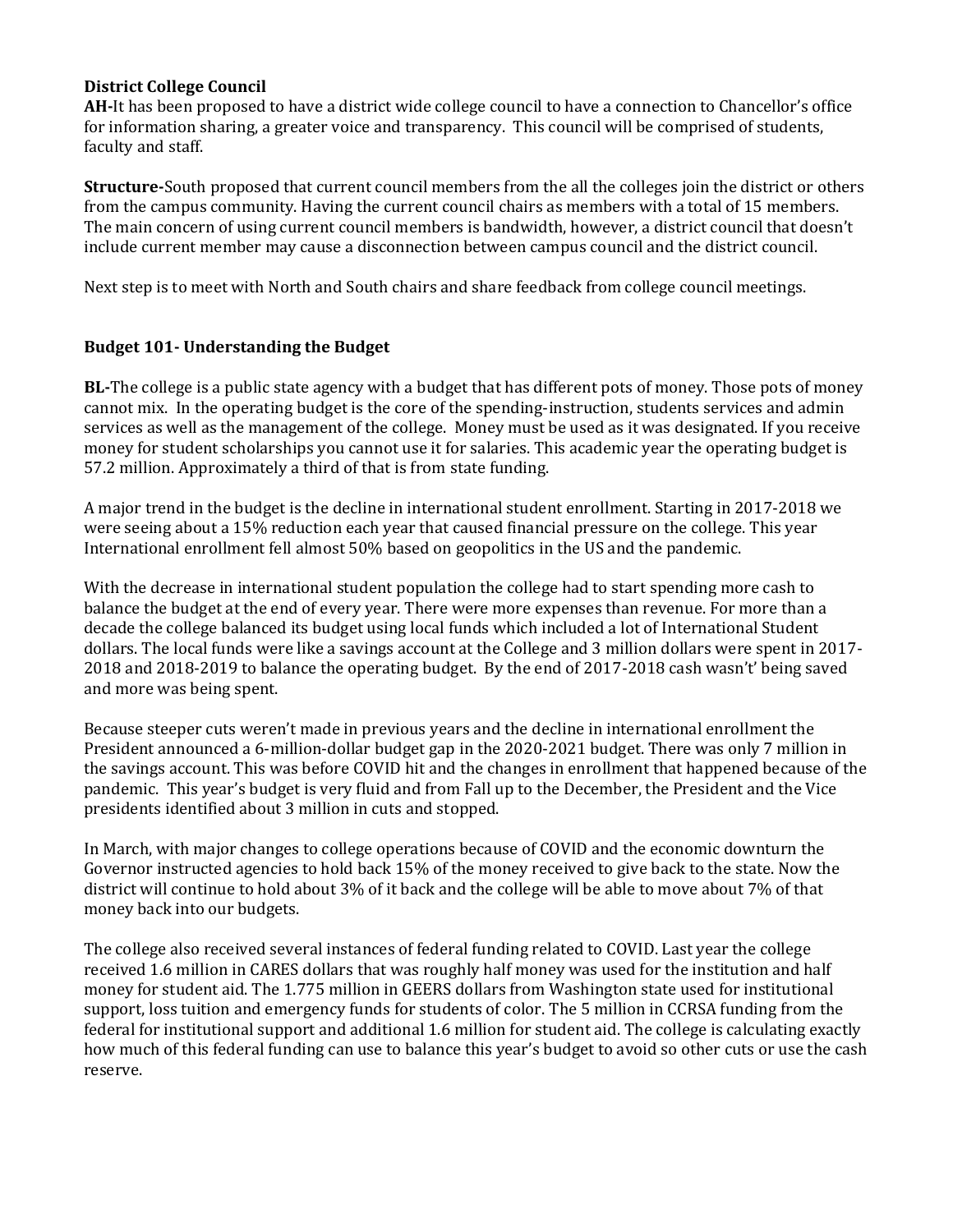#### **Budgets**

- Operating
- Self-Support & Enterprise
- Foundation
- Grant
- Capital

#### **Operating Budget Breakdown**

- 70% Instruction
- 13% Student Services
- 11% Plant Operations & Maintenance
- 6% Institutional Management

#### **Operating Budget Spending**

- 66.2% Salaries
- 22.8% Benefits
- 8.1% Goods & Services
- .2% Travel

#### **Items from the Board of Trustees Meeting**

#### **SEL-Single Accreditation**

The Chancellor and the President of North are giving presentation to the board about single accreditation in May. The granting of accreditation recognizes an institution performance with integrity and quality. Seattle Central is independently accredited and goes through this process with the Northwest Commission. The commission issued an accredited report with some recommendations. Each college in the district goes through the process. Each college is on a different timeline.

When considering one accreditation key questions are asked.

- Will it create a better student experience?
- Will it help reduce overhead?
- Will it provide an opportunity for growth?
- Will it minimize internal competition?

The board also asked to look at the number of senior leaders that we have in Seattle Colleges and how the colleges compare to others. The question is coming from faculty that believe the college has too many senior leaders. Seattle Colleges is not out of alignment with Spokane, which is only two colleges and they are separately accredited as well.

#### **Steps for exploring one accreditation**

- January 2021-hire a third-party consultant to conduct a feasibility study
- February-March 2021-engage stakeholders in gathering feedback
- April 2021-compile feedback
- May 2021-present findings to Board for review
- June 2021-Board makes final decision.